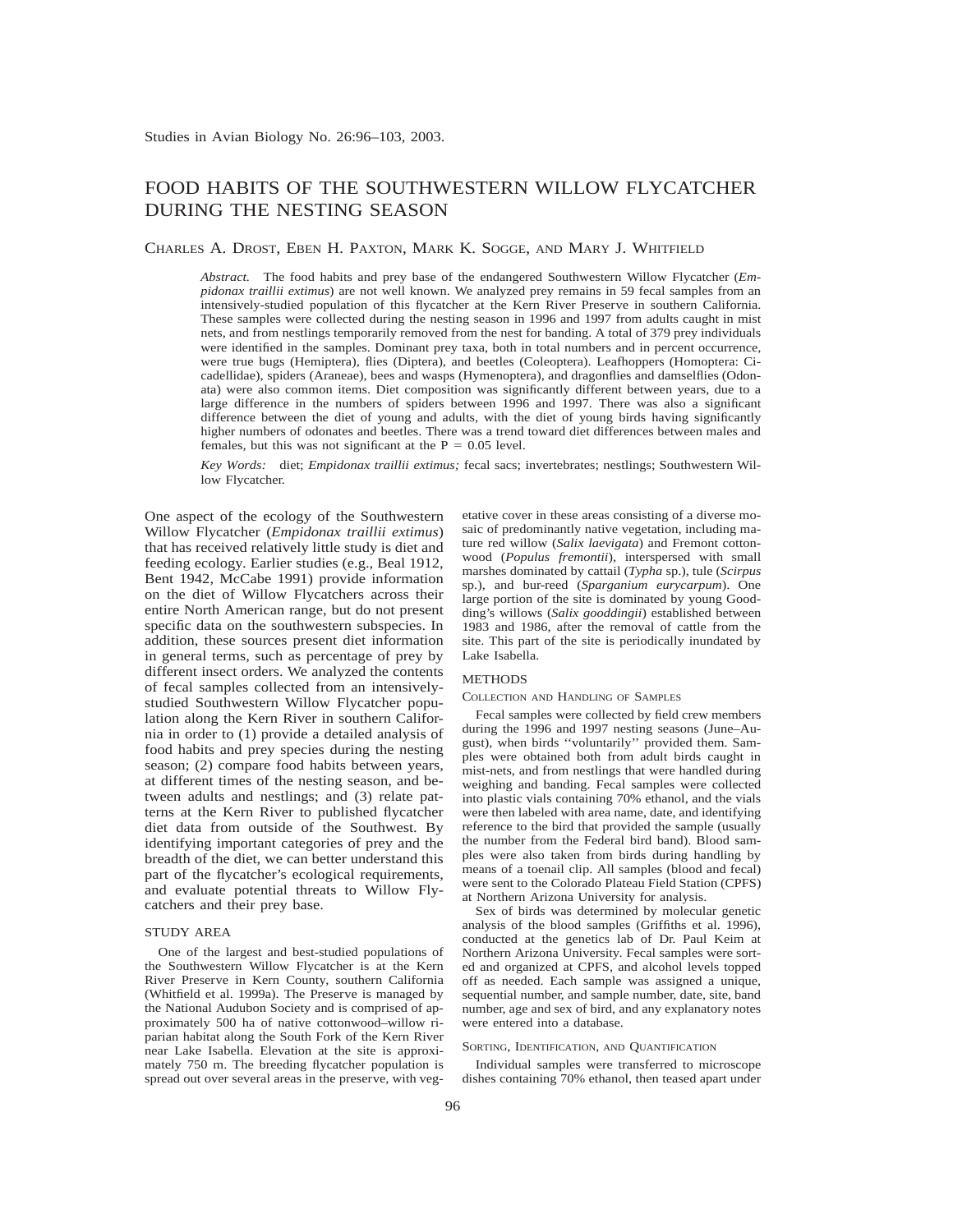a variable-power (7–40x) dissecting microscope. Body fragments, wings or wing fragments, legs, head capsules, and sometimes whole invertebrates were separated out of the fecal sample and identified to the lowest taxonomic level possible (generally order or family) with the aid of standard invertebrate taxonomy literature. Important general references used were Borror et al. (1976), Kaston (1978), Thorp and Covich (1991), and Arnett (1993). Specialized references for particular groups included: Merritt and Cummins (1996) for aquatic invertebrates; Osborn (1912) for leafhoppers; Arnett (1973) for beetles; Cole (1969) and McAlpine et al. (1981) for flies; and Stephen et al. (1969), Goulet and Huber (1993), and Michener et al. (1994) for bees, wasps and other hymenopterans. Brodsky (1994) and Grodnitsky (1999) were useful for wings and wing venation. In addition to literature sources, we also compared food sample fragments with reference invertebrate collections at the Colorado Plateau Museum of Arthropod Biodiversity at Northern Arizona University.

Fragments from each sample were sorted into groups that were recognizably from the same invertebrate taxon. This aided in the identification process, and also facilitated counting the number of each prey taxon. For each group of fragments, we tabulated the minimum number of individuals required to account for the fragments present in the sample. The count was generally based either on head capsules, wings, terminal abdominal segments/genitalia (for homopterans) or chelicerae (for spiders). For example, when counting flies, one head capsule and three wings would be counted as two individuals (based on the wings); however, three head capsules and three wings would be counted as three individuals (based on the head capsules). Photographs or sketches were made of characteristic remains for future reference to other samples or identification manuals.

We entered the following information into a database for each prey taxon identified in each sample: sample number; identification of prey (including order, family, and lower level identification, where applicable); number of individuals of that taxon; percent of total sample volume represented by the taxon; and description of remains, including notes on identification (e.g., ''exoskeleton, partial head capsule—metallic green,'' or ''Calyptrate muscoid fly—leg, abdomen, calypter, antennae''). All samples were returned to alcohol vials after identification and saved, both for future reference and for further study or more precise identification of problematic fragments. Wings were generally permanently mounted on microscope slides for careful examination. All such slides were labeled with the sample number, and saved for future reference.

We examined most of the samples a second time, after we had gone through the entire series of samples. This reexamination included all samples where question marks were noted by the identification, and all samples containing invertebrate taxa that were generally difficult to identify. Any questions on identification were resolved during this reexamination, either confirming the original identification or correcting it. We were conservative on all final identifications; if we could not positively identify fragments as belonging to

a particular taxon, they were recorded at the level of which we could be certain (e.g., "unidentified insect").

#### STATISTICAL ANALYSIS

We identified prey in the food samples to different taxonomic levels, depending on the amount and completeness of prey remains, and available references on particular taxonomic groups. Identification was generally to order or family level, but in a few cases prey were identified to genus level. Since many small categories at different taxonomic levels are confusing to present and interpret, we assigned each prey taxon to an ''analysis'' category for purposes of summary statistics and comparative statistical tests. These ''analysis'' categories (hereafter referred to as ''prey taxa'') were generally order or family taxonomic level, based on the level to which the majority of prey items in that group could be assigned (e.g., some spiders were identified to family or genus, but most could only be identified as far as the spider order, Araneae; hence we used Araneae as the prey taxon in the ''analysis'' field). Insofar as possible, the analysis categories were chosen to correspond to prey functional groups relative to flycatcher foraging (see Cooper et al. 1990). For example, wingless ants were placed in a separate category from other, flying forms of Hymenoptera, and the active, jumping/flying leafhoppers were analyzed separately from other, more sedentary groups of Homoptera (= Hemiptera, suborder Auchenorrhyncha).

Summary statistics included the number of prey individuals per sample, the number of different, identified prey taxa per sample (i.e., the prey diversity per sample), the total number of each prey taxon aggregated across all samples, and the percent occurrence of each prey taxon in the samples. Percent occurrence was calculated as the number of samples in which a prey taxon was found, divided by the total number of samples.

For comparative purposes, we categorized samples by age of bird (adult or nestling), year, and month. We restricted comparisons between males and females to adult birds, assuming that any differences between the sexes would arise from birds foraging on their own, as opposed to nestlings being fed by their parents. We used non-parametric median tests (Daniel 1990) for comparisons of total prey numbers per sample and number of prey taxa per sample between adults and nestlings. For comparisons of prey composition (numbers of each prey taxon per sample), we used multivariate analysis of variance (MANOVA) on rank-transformed data (Conover and Iman 1981). In rank transformation, the data are ranked across the entire data set, with the rank values then substituted for the raw data values, and the analysis of variance model fit to the scored ranks. This approach controls for non-normality and heterogeneity of variances in the original data (Lehman 1975, Potvin and Roff 1993).

# RESULTS

### OVERALL DIET COMPOSITION

We analyzed a total of 59 samples collected from adult birds and nestlings in June, July, and August of 1996 and 1997 (Table 1). Comparison of diet between males and females was limited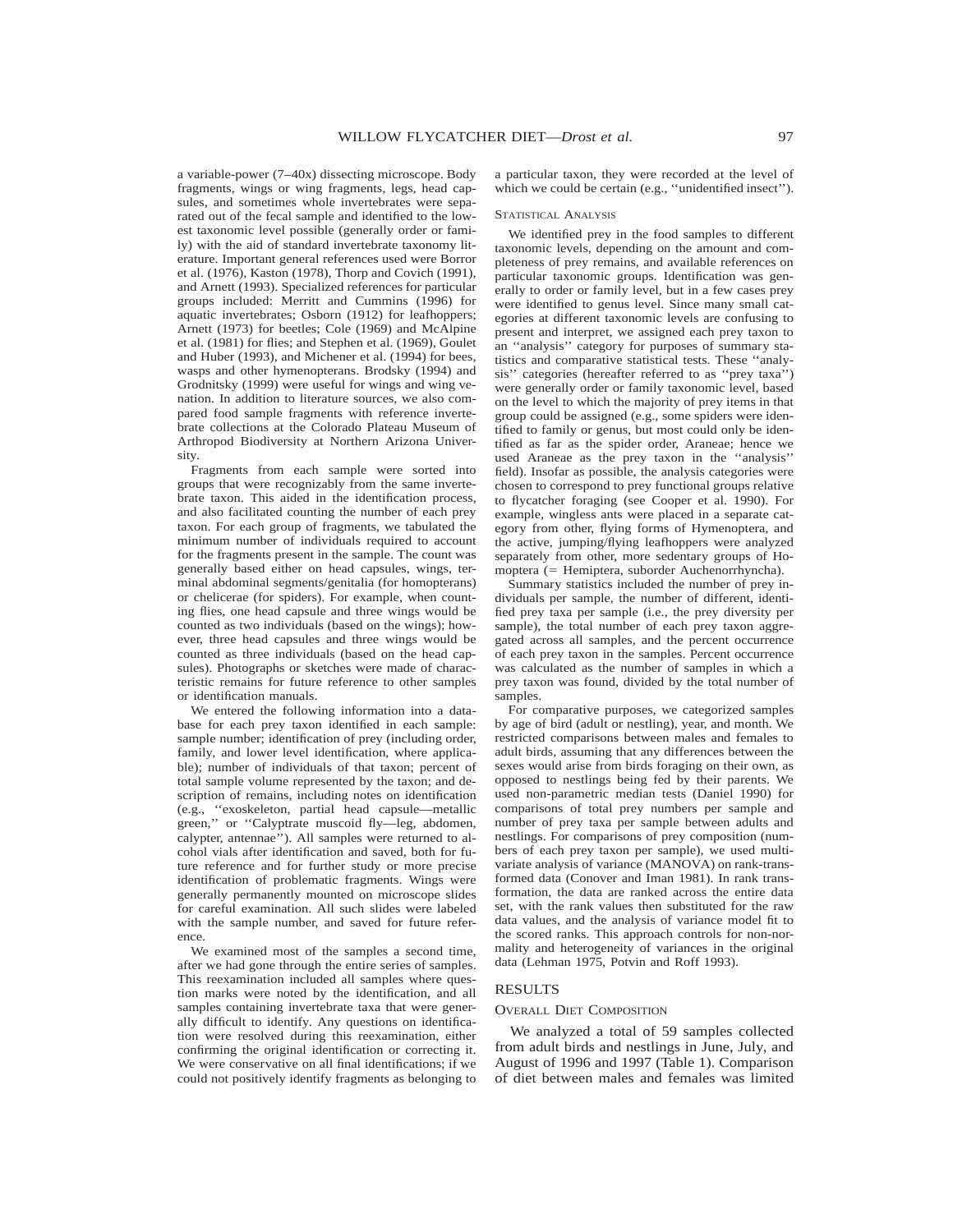TABLE 1. FOOD SAMPLES FROM WILLOW FLYCATCH-ERS AT THE KERN RIVER PRESERVE IN SOUTHERN CALI-FORNIA, BY YEAR, MONTH, AGE, AND SEX OF BIRD

| Factor  |                        | Na           |
|---------|------------------------|--------------|
| Year    | 1996<br>1997           | 18<br>40     |
| Month   | June<br>July<br>August | 8<br>43<br>1 |
| Age     | Adult<br>Nestling      | 16<br>34     |
| $Sex^b$ | Female<br>Male         | 11<br>5      |

<sup>a</sup> Number of samples for each category. Limited data were recorded for some samples, so the totals for the different classification factors (Year, Month, Age) range from 50 to 58. <sup>b</sup> Includes adult birds only.

to birds foraging on their own (i.e., not including nestlings), so Table 1 only reflects totals by sex for adult birds. In the results and discussion that follow, we first present data for all samples combined, to provide a general picture of Southwestern Willow Flycatcher food habits during the breeding season at the Kern River site. Following this, the samples are broken down according to variables that may affect diet composition (year, age, etc.), for tests of differences among subgroups of the samples.

The most numerous food items (total numbers of prey individuals, combined across samples) at the Kern River site were true bugs (order Hemiptera), followed by flies (Diptera) and beetles (Coleoptera; Table 2). Most bugs were small species (seed bugs, family Lygaeidae, or simi-

lar). The largest numbers of flies identified were medium-sized muscoid flies (family Anthomyiidae and similar). Two medium-sized soldier flies (Stratiomyidae) were also identified, along with two gnats (Nematocera). Most beetles were very small species, but a few medium-sized species were also found (including flat-headed wood-boring beetles, family Buprestidae, and scarab beetles, family Scarabaeidae).

Next in order of abundance were termites (order Isoptera), leafhoppers (Homoptera: Cicadellidae), spiders (Araneae), bees and wasps (Hymenoptera), and dragonflies and damselflies (Odonata). The majority of spiders were small individuals. Families identified included lynx spiders (Family Oxyopidae, genus *Oxyopes*), jumping spiders (Salticidae), and crab spiders (Thomisidae). Hymenoptera in the diet were particularly diverse. Ants (Formicidae) were the only non-flying species (wings were not present in the samples). Various bees were the most numerous hymenopterans in the samples, with both medium- to large-sized species (Apoidea) and small species (Halictidae). Other hymenopterans included digger and thread-waisted wasps (Sphecidae) and parasitic forms ranging in size from tiny (Chalcididae) to medium-sized (Ichneumonidae, Leucospidae). Most termites were in the family Kalotermitidae. Cicadellids and odonates could not be identified to a finer level. Taken together with bugs, flies, and beetles, these groups comprised 85% of the prey numbers recorded in the samples.

Considered in terms of percent occurrence, flies were the most common prey taxon, with one or more flies present in nearly 75% of the

TABLE 2. DIET COMPOSITION OF SOUTHWESTERN WILLOW FLYCATCHERS AT THE KERN RIVER PRESERVE, BASED ON FECAL SAMPLES COLLECTED IN 1996 AND 1997 (N 5 59). (TOTAL NUMBER OF PREY INDIVIDUALS AND PERCENT OCCURRENCE OF PREY TAXA)

| Taxon               | Number of<br>prey individuals | Taxon               | % occurrence<br>in samples <sup>a</sup> |  |
|---------------------|-------------------------------|---------------------|-----------------------------------------|--|
| Hemiptera           | 69                            | Diptera             | 74.6                                    |  |
| Diptera             | 63                            | Hemiptera           | 64.4                                    |  |
| Coleoptera          | 43                            | Coleoptera          | 52.5                                    |  |
| Isoptera            | 38                            | Odonata             | 40.7                                    |  |
| Cicadellidae        | 35                            | Hymenoptera/flying  | 35.6                                    |  |
| Araneae             | 27                            | Cicadellidae        | 35.6                                    |  |
| Hymenoptera/flying  | 25                            | Araneae             | 30.5                                    |  |
| Odonata             | 24                            | Plant               | 13.6                                    |  |
| Plant               | 15                            | Lepidoptera larva   | 11.9                                    |  |
| Unidentified insect | 10                            | Isopoda             | 11.9                                    |  |
| Lepidoptera larva   | 9                             | Unidentified insect | 10.2                                    |  |
| Isopoda             |                               | Homoptera/other     | 8.5                                     |  |
| Homoptera/other     | 6                             | Lepidoptera adult   | 6.8                                     |  |
| Lepidoptera adult   | 4                             | Isoptera            | 6.8                                     |  |
| Formicidae          | 3                             | Formicidae          | 3.4                                     |  |

<sup>a</sup> Number of samples containing prey item *x,* divided by the total number of samples.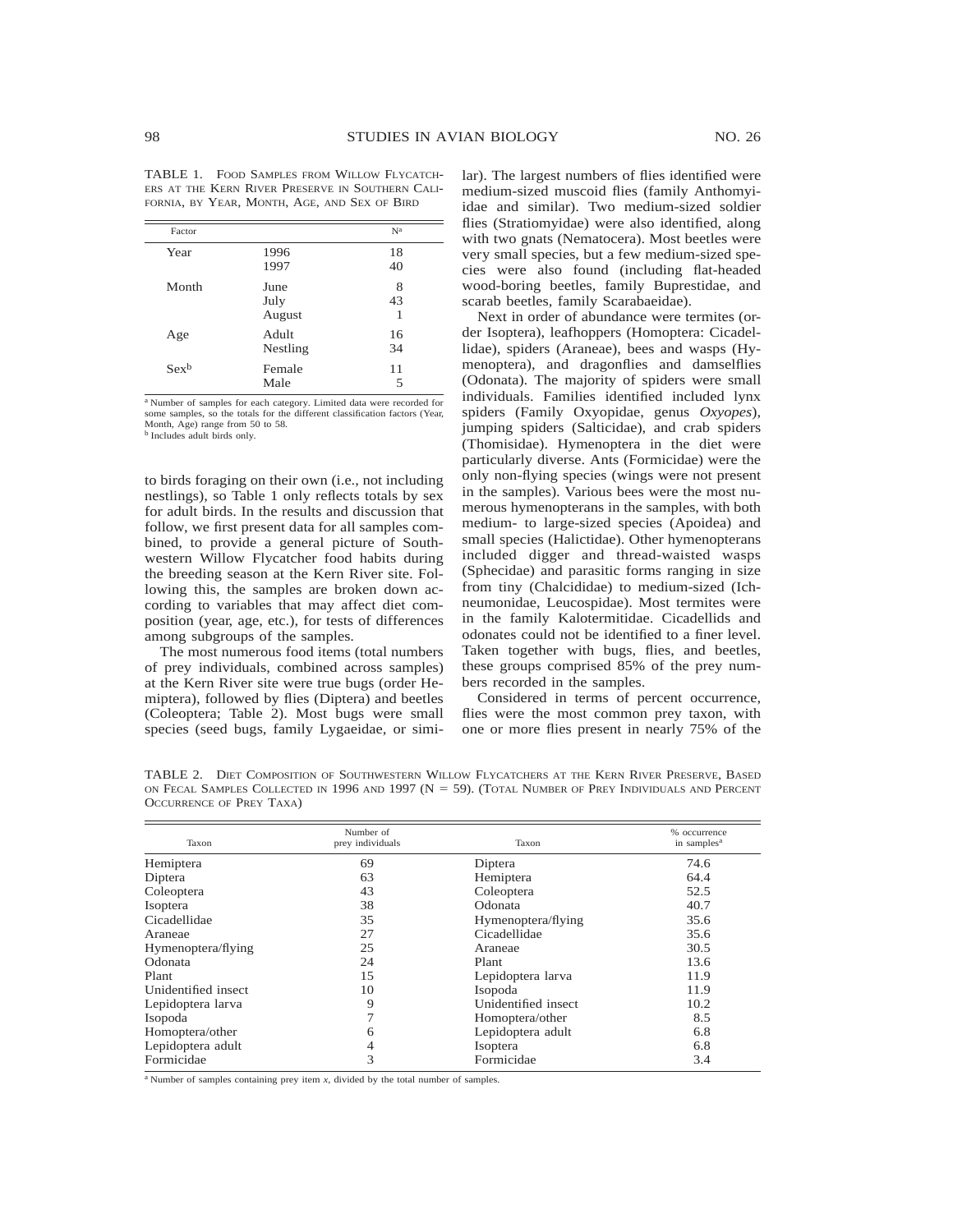TABLE 3. COMPARISON BY YEAR (1996 VS. 1997) OF MAJOR PREY TAXA IN DIET SAMPLES FROM SOUTHWEST-ERN WILLOW FLYCATCHERS AT THE KERN RIVER PRE-SERVE

|              | Mean proportion in sample |      |            |       |
|--------------|---------------------------|------|------------|-------|
| Taxon        | 1996                      | 1997 | $F_{1,33}$ | pa    |
| Diptera      | 0.15                      | 0.19 | 0.03       | 0.875 |
| Hymenoptera  | 0.08                      | 0.05 | 0.75       | 0.393 |
| Hemiptera    | 0.17                      | 0.16 | 2.39       | 0.132 |
| Cicadellidae | 0.07                      | 0.09 | 0.32       | 0.578 |
| Odonata      | 0.05                      | 0.09 | 0.32       | 0.574 |
| Coleoptera   | 0.11                      | 0.07 | 0.33       | 0.571 |
| Araneae      | 0.09                      | 0.01 | 13.75      | 0.001 |
| Other taxa   | 0.28                      | 0.35 | 0.06       | 0.804 |

<sup>a</sup> P values are from a MANOVA on transformed rank data (see text).

samples (Table 2). True bugs and beetles were both present in over half of the samples. These prey taxa were followed (in order) by dragonflies and damselflies, bees and wasps, leafhoppers, and spiders. All other diet components were present in fewer than 20% of the samples. Contributions of different prey taxa show some differences when measured by total numbers, compared to percent occurrence (Table 2). Noteworthy in this regard are the relatively higher placement of Isoptera in total numbers, and the higher placement of odonates in percent occurrence.

#### COMPARISONS BY YEAR, AGE, AND SEX

We compared prey composition (numbers of food items within major prey taxa, with rank transformation) of the samples between years (1996 vs. 1997). For this analysis (and those of age and sex, following), we used the seven most common invertebrate taxa in the samples (Diptera, Hymenoptera, Hemiptera, Cicadellidae, Odonata, Coleoptera, and Araneae), with remaining food items grouped in an ''other'' category. There was a significant difference in composition of major prey taxa between 1996 and 1997 (MANOVA: Wilks'  $\Lambda = 0.5476$ , F<sub>8, 26</sub>  $= 2.68$ ,  $P = 0.027$ ). Individual comparisons by prey taxon (Table 3) revealed that the difference between years was driven by a large difference in the numbers of spiders (Araneae) in the diet  $(F<sub>1, 33</sub> = 13.75, P < 0.001)$ . Other prey groups did not differ significantly between years. Because of the small sample sizes for June (eight) and August (one), we did not statistically compare diet by month. Visual inspection of data summaries, however, suggests that there may be differences. For example, mean numbers of leafhoppers per diet sample were 1.38 in June vs. 0.49 in July, while spiders had mean numbers of 0.51 in July, but were not found at all in the limited number of June samples.

There were also significant differences in diet composition between adults and nestlings (Fig. 1; Wilks'  $\Lambda = 0.5236$ ,  $F_{8, 26} = 2.96$ ,  $P = 0.017$ ). The contribution of odonates, beetles, and ''other taxa'' was significantly greater in the diet of nestlings as compared to adults (Table 4). Adults and nestlings were significantly different as well in the total numbers of prey individuals per fecal sample, as well as in the number of identifiable taxa per sample (Table 5). Diet samples from nestling birds contained significantly higher total numbers of prey than diet samples from adults (Median Test,  $T = -3.62$ ,  $P < 0.001$ ) and also contained more prey taxa per sample than samples from adults (Median Test,  $T = -3.68$ , P < 0.001). Some prey taxa were only found in samples from young birds, including termites, larval and adult Lepidoptera, isopods, and plant material.

Female and male Willow Flycatchers did not differ significantly in overall diet composition (Wilks'  $\Lambda = 0.2398$ ,  $F_{8, 7} = 2.77$ ,  $P = 0.098$ ). Individual comparisons by prey taxon were significantly different only for Diptera  $(F_{1, 14}$  = 4.76,  $P = 0.047$ ). The proportion of Diptera averaged 0.14 in the diet of females, roughly half that (0.26) in the diet of males.

# DISCUSSION

#### OVERALL DIET COMPOSITION

The diet of breeding Southwestern Willow Flycatchers along the Kern River in southern California includes a broad range of flying, vegetation-dwelling, and ground-dwelling arthropods. Many prey items were identified to lower taxonomic levels than those used to summarize diet, and some of these more specific identifications provide additional insight into the foraging behavior of Southwestern Willow Flycatchers. Two of the flies identified were species in the suborder Nematocera (the group including midges and gnats), which are small, weakly-flying species. Most of the flies in the diet, however, were calyptrate muscoid flies (section Calyptratae, suborder Cyclorrhapha). These are medium-sized, strong-flying species. The largest number of Hymenoptera that were identified were bees (superfamily Apoidea), which are also strong fliers, and which typically feed from flowers. One whole food item brought by an adult to a nestling was collected, and identified as a medium-sized soldier fly (Diptera: Stratiomyidae), also a strong-flying, flower-visiting form.

Moderate numbers of spiders were also recorded in the diet. Some of these were small spiders that could have been caught while ''ballooning'' (being carried through the air on long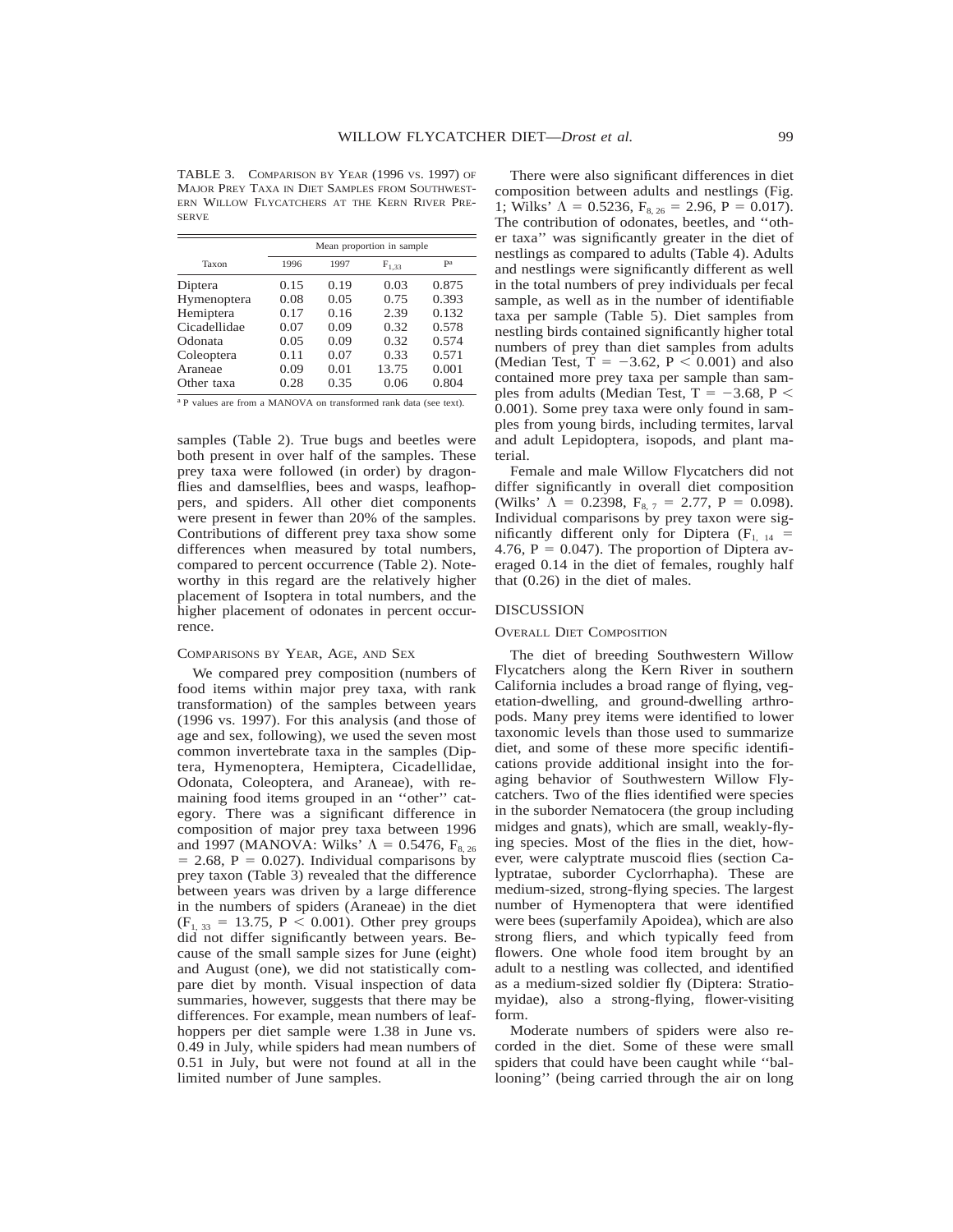

FIGURE 1. Diet composition (based on total number of prey individuals in major prey taxa) of nestling and adult Southwestern Willow Flycatchers, from the Kern River Preserve in southern California.  $N = 33$  nestlings and 16 adults.

strands of their own silk). However, some of the remains were from spiders that were too large to be carried through the air. These must have been captured either from vegetation, from the ground, or out of their webs. In addition, some of the spiders were of groups—e.g., jumping spiders, family Salticidae—that do not build typical webs, and so must have been captured either on the ground or on vegetation. Leafhoppers, other homopterans, and small beetles are capable of flight, but spend most of their time on vegetation, and were probably taken primarily by hover-gleaning.

This range of prey corresponds relatively well with reports describing Willow Flycatcher feed-

ing behavior. Willow Flycatchers primarily forage by hawking flying invertebrates from the air, and hover-gleaning prey from the surface of surrounding vegetation. The frequency of gleaning as a percentage of all foraging flights in Willow Flycatcher study populations ranges from 35% to 63% (Frakes and Johnson 1982, Barlow and McGillivray 1983). In Washington, feeding flycatchers generally made short  $( $3 \text{ m}$ ), horizon$ tal flights from their foraging perches (Frakes and Johnson 1982). When foraging in open areas, or where understory vegetation is sparse or absent, Willow Flycatchers will also sally down to capture prey from on or near the ground (E. Paxton and M. Sogge, pers. observ.).

TABLE 4. COMPARISON OF DIET COMPOSITION OF ADULT AND NESTLING SOUTHWESTERN WILLOW FLY-CATCHERS AT THE KERN RIVER PRESERVE

| Taxon        | Mean proportion in sample |                  |            |       |
|--------------|---------------------------|------------------|------------|-------|
|              | Adults                    | <b>Nestlings</b> | $F_{1,33}$ | pa    |
| Diptera      | 0.18                      | 0.16             | 2.18       | 0.149 |
| Hymenoptera  | 0.05                      | 0.07             | 2.55       | 0.120 |
| Hemiptera    | 0.17                      | 0.15             | 2.85       | 0.101 |
| Cicadellidae | 0.09                      | 0.07             | 0.36       | 0.552 |
| Odonata      | 0.05                      | 0.10             | 6.21       | 0.018 |
| Coleoptera   | 0.07                      | 0.10             | 6.71       | 0.014 |
| Araneae      | 0.04                      | 0.04             | 1.51       | 0.228 |
| Other taxa   | 0.35                      | 0.31             | 5.34       | 0.027 |

TABLE 5. COMPARISON OF TOTAL NUMBER OF PREY INDIVIDUALS PER SAMPLE, AND NUMBER OF MAJOR PREY TAXA PER SAMPLE, IN DIET SAMPLES FROM ADULT AND NESTLING SOUTHWESTERN WILLOW FLYCATCHERS AT THE KERN RIVER PRESERVE

|                            | Mean       | Median | Range               | N        |
|----------------------------|------------|--------|---------------------|----------|
| Total prey per sample      |            |        |                     |          |
| Adults<br>Nestlings        | 4.3<br>8.7 | 5      | $1 - 6$<br>$3 - 24$ | 16<br>19 |
| Prey taxa per sample       |            |        |                     |          |
| <b>Adults</b><br>Nestlings | 3.1<br>5.4 | 3.5    | $1 - 4$<br>$2 - 10$ | 16<br>19 |

<sup>a</sup> P values are from a MANOVA on transformed rank data (see text).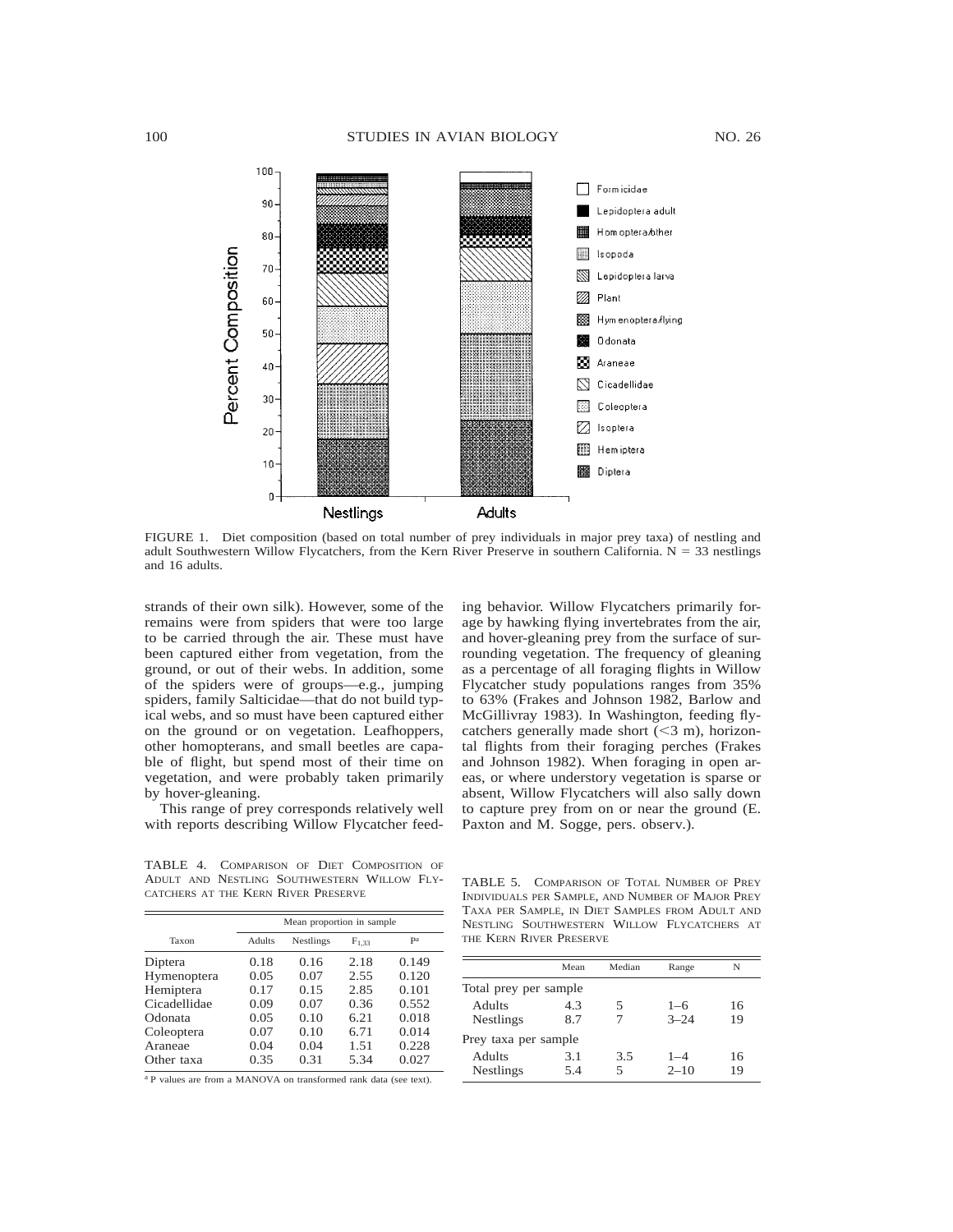#### *Total numbers of prey*

The total numbers of prey from all samples combined provides a general picture of the overall diet of the Kern River population, showing the numeric contribution of each prey taxon to the diet, averaged over any individual preferences. In the Kern River samples, three orders true bugs, flies, and beetles—made up close to half of the total number of prey items (Table 2). Termites ranked fourth in terms of total numbers. Bees and wasps were relatively few in numbers, with dragonflies and damselflies recorded in just slightly lower numbers than bees and wasps. Given the large size of dragonflies and damselflies, and the relatively large size of many of the bees and wasps recorded (bees in the superfamily Apoidea, sphecid wasps, and other moderate-sized species), these groups are probably more important in the diet than simple rank order would indicate. Rare diet items include small seeds from unidentified fruit and a few tiny leaves, which were the only plant remains found. Given the small size and number of the leaves, they may have been ingested incidental to other feeding. Though infrequent and few in number, the plant remains are interesting for the additional breadth they indicate for the diet.

# *Percent occurrence of prey taxa*

Percent occurrence is a measure of how prevalent a particular prey taxon is in the diet. The prey items that individuals in the population take most consistently should approach 100% in percent occurrence. At the other extreme, a prey taxon that is only rarely consumed will have a very low occurrence rate. Rosenberg and Cooper (1990) consider percent occurrence a relatively crude measure of diet. However, percent occurrence data avoid the bias that may be introduced into total prey numbers by one or a few individuals taking large numbers of a single prey taxon, either through individual preference, or due to a local or temporary abundance of the prey taxon. For example, the relatively large number of termites in the diet consisted of a total of 38 termites taken by only four birds (7% of the diet samples examined). By comparison, close to the same number of leafhoppers (35) were included in the diet, but these were distributed through 21 samples (37% of the samples examined). All of the termites examined in the samples were winged individuals, and probably represented chance occurrences of flycatchers feeding in the vicinity of termite mating flights, when large numbers of flying termites were in the air.

The three most prevalent (highest percent oc-

currence) diet items were the same three that ranked highest in terms of total prey numbers, except that the order of Diptera and Hemiptera was reversed (Table 2). Termites (Isoptera) were much lower (near the bottom) in percent occurrence compared to total numbers, and bees and wasps (Hymenoptera) and dragonflies and damselflies (Odonata) ranked higher in percent occurrence than in numbers. Presumably due to their size and relatively low availability, more than one odonate was never found per sample; hymenopterans were usually only one per sample as well (we recorded two individuals in only four samples). In contrast, individual samples often contained two or more leafhoppers or spiders (up to six per sample for leafhoppers). This accounts for the lower total numbers, but higher percent occurrence, of hymenopterans and odonates.

# **COMPARISONS**

### *Temporal differences*

Diet composition differed significantly between 1996 and 1997 (Table 3). This difference was primarily due to a much higher contribution of spiders to the diet in 1996 compared to 1997. Otherwise, the diet of the Kern River flycatchers was remarkably consistent between years. In particular, proportions of the two most numerous items in the diet (Hemiptera and Diptera) were very similar in 1996 and 1997 (Table 3). Small sample sizes did not permit statistical comparison of changes in prey composition over the course of the season, but this would be worth investigating. Given the marked seasonal changes that may occur in invertebrate communities, corresponding shifts in the diet of the flycatchers would not be surprising.

# *Age differences*

There were significant differences in the food samples from adults and nestlings. These included differences in composition (relative numbers within different prey taxa; Table 4) and differences in quantity (total numbers of prey per sample, and numbers of identified taxa per sample; Table 5). Numbers of prey individuals and prey diversity were both significantly higher in samples from nestlings than in samples from adults (Table 5). For all of the samples taken together, the diet of nestlings was also substantially more diverse than that of adults (Fig. 1). The young birds from which we obtained samples were relatively advanced (7–10 days old) so we do not expect there to be differences based simply on differential ability to digest invertebrate prey (cf. Karasov 1990, for very young birds); nor did we observe evident differences in the fragments recovered that would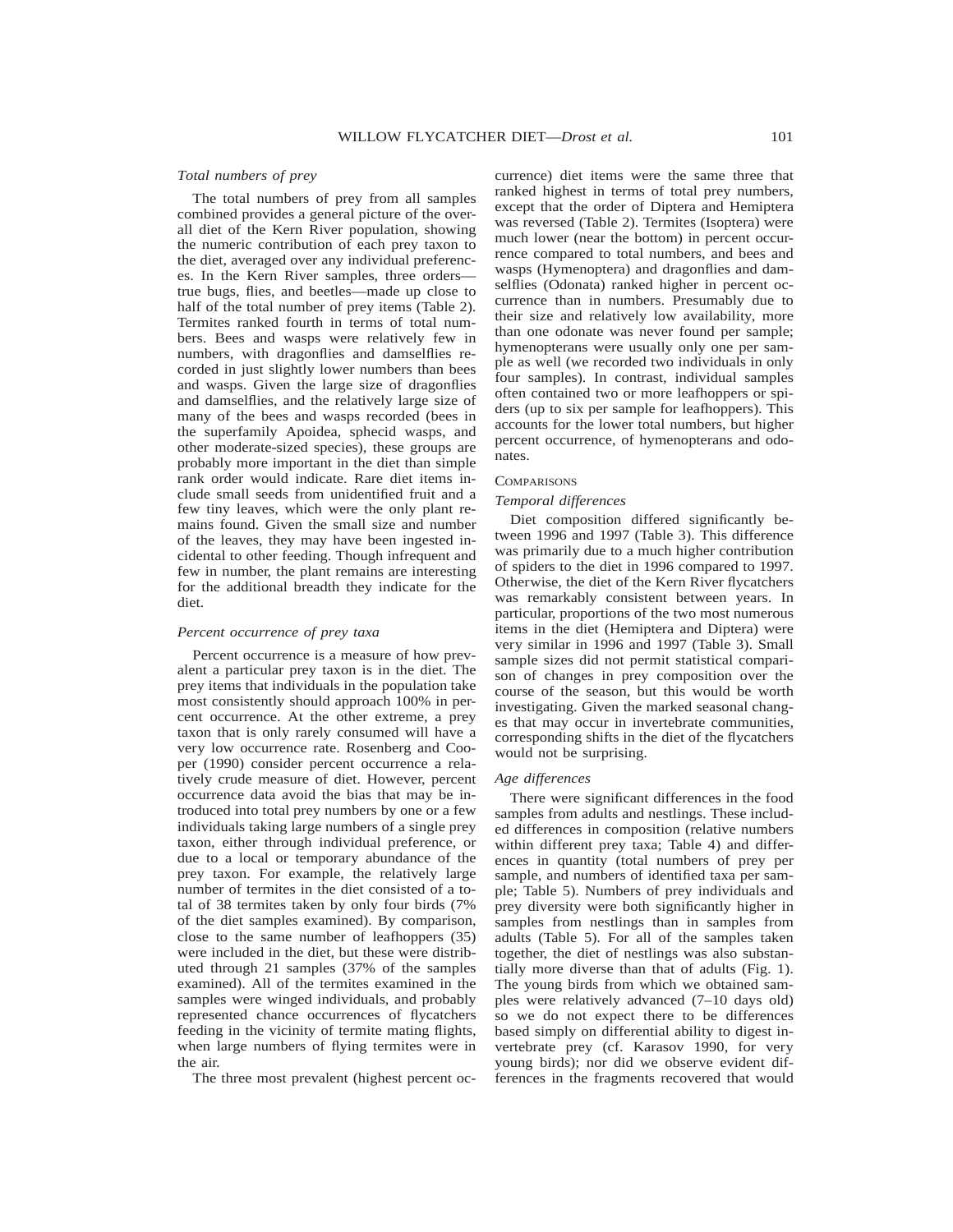suggest differential digestion between adults and young.

We do not know the reason for these differences between adults and young. They may be related to higher feeding rates for nestlings, a wider selection of prey by adult birds that are attempting to meet the demands of hungry nestlings, or a broader availability of different prey during the nesting period. Since both total prey numbers and number of prey taxa were higher in nestlings than adults, the higher prey diversity may simply be an artifact of higher prey numbers. Our analysis did not allow us to examine this possibility. Some food items were found only in samples from young birds (termites, lepidopterans, isopods, and plant matter). This could reflect differential food selection for the young or could be a sampling artifact (except for termites, total numbers for these items were 15 or less).

# *Males and females*

There was not a significant overall difference in diet between males and females. However, our samples sizes were small, resulting in relatively low power to detect differences. Individual comparisons by prey taxon showed a significant difference between the sexes in the relative contribution of flies (higher in males). There are potential behavioral reasons for differences in diet between males and females during the nesting season (e.g., foraging in proximity to the nest vs. farther away, or differences in roles between the sexes in feeding the young); this comparison warrants further examination in future studies.

# COMPARISONS WITH OTHER PUBLISHED STUDIES

Other studies (Beal 1912, Bent 1942, McCabe 1991) have all reported bugs, various hymenopterans, and flies as prominent food items of Willow Flycatchers (these reports are based on data from Willow Flycatchers in various parts of their North American range, but not the Southwest). Species of flies (Diptera) made up a consistently high portion of the diet at the Kern River and in other areas. The Kern River samples had higher numbers of some taxa, notably beetles and spiders, than reported in previous works. The spiders (and probably some of the beetles and homopterans) are of interest because many of them are presumably taken by gleaning. Large numbers of termites (Isoptera) were found in samples from the Kern River, but were not reported for samples from other areas across the Willow Flycatcher's range (Beal 1912, McCabe 1991).

On the other hand, the observed diet at the Kern River included quite low numbers of flying Hymenoptera (bees and wasps) compared to reports from elsewhere in the flycatcher's range. This paucity of Hymenoptera in the diet may be due to the relative scarcity of flowering shrubs at the Kern River site. Willows at the Kern River site flower by early May, so insects attracted to flowering willows are not represented in our samples. Malaise trap samples for flying insects at the Kern River site support this idea, being heavily dominated by flies, with few Hymenoptera (M. Whitfield, unpubl. data). The Kern River diet samples also contained relatively few Lepidoptera larvae (caterpillars), which make up a moderate proportion of the diet in other studies.

#### MANAGEMENT IMPLICATIONS AND RESEARCH **NEEDS**

Southwestern Willow Flycatchers take a wide range of invertebrate prey, including flying, and ground- and vegetation-dwelling species. This diverse prey base, in conjunction with the variety of foraging techniques used by the birds (and suggested by the food data), indicates significant flexibility in the diet. Such flexibility and range in the diet should be advantageous in the face of variable conditions (e.g., from site to site, or year to year).

The dual issues of exposure to chemical toxins and effects of adjacent land use are important to Southwestern Willow Flycatcher conservation efforts. Of 209 breeding sites known in the year 2000, at least 37 (18%) were associated with runoff and other water inputs (e.g., irrigation canals, sewage treatment outflows) from agricultural and urban sources (Table 6 in U.S. Fish and Wildlife Service 2001). Chemical toxins are one possible explanation for deformities observed in Southwestern Willow Flycatchers (Sogge and Paxton 2000; cf. Mora et al. *this volume*), and exposure to pesticides and other harmful chemicals is particularly a threat at sites surrounded by intensive agriculture and along lowland riparian sites downstream from pollution sources. The wide variety of invertebrate prey taken by Willow Flycatchers provides many potential avenues for accumulating environmental toxins. The prey base includes species of terrestrial and aquatic origins, so harmful chemicals may be accumulated from either of these sources. Because flycatchers feed on many strong-flying prey species (such as bees, wasps, flies, and dragonflies), toxins could be introduced into the diet even from sources relatively distant from breeding sites. In light of this, additional research is needed on the level of harmful compounds present in the food base, and potential impacts to Southwestern Willow Flycatchers (Stoleson et al. 2000a, Mora et al. *this volume*).

Willow Flycatcher prey base may be strongly